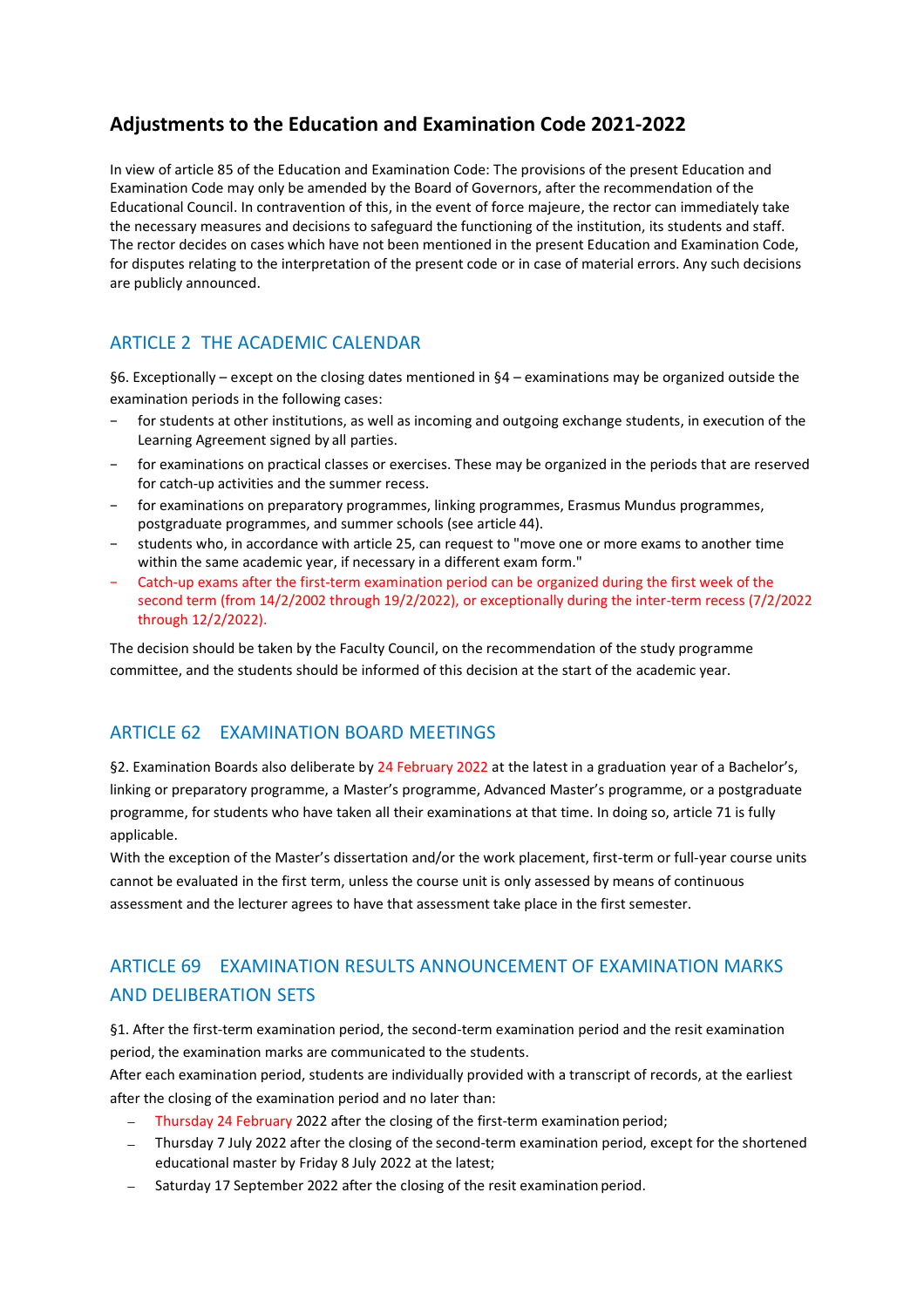If a deliberation took place, the decision by the Examination Board per deliberation set is also included in the transcript of records. If the deliberation took place after the closing of the first-term examination period in accordance with article 62§2, the transcript of records may be put at the student's disposal after Thursday 24 February 2022, but no later than Tuesday 1 March 2022.

In contravention of these arrangements and deadlines, in accordance with the provisions in article 50§4 with regard to continuous assessment result announcements, the relevant final mark needs to be communicated as quickly as possible after the assessment, also for course units which are only assessed by means of continuous assessment.

#### ARTICLE 75 COMPLIANCE WITH EXAMINATION REGULATIONS

#### §2. End-of-term assessment

1° the examination regulations is cancelled if a student is not present when an evaluation is scheduled to start.

- a. if the examiner considers the absence to be unjustified, the student is registered as absent for this evaluation.
- b. if the examiner finds that the student had good cause to be absent, whether or not after an intervention by the ombudsperson, the student may take a catch-up examination in the same examination period or exceptionally during the period stipulated in article 2§6 last bullet. The examiner cannot refuse to organize a catch-up examination; unless it is materially impossible to organize a catch-up examination within these periods.

Legitimate reasons to be absent are the following:

- illness or an accident that prevents a student from taking an exam;
- the death, during the examination period concerned, of a relative by blood or marriage in the first degree (i.e. parents or children) or in the second degree (i.e. grandparents, grandchildren, brother, sister) or of a person living with the student;
- judicial reasons (e.g. summons before a court of law);
- an overlap with other examinations, other than catch-up examinations, within a personalised learning track. Overlapping means that two or more examinations take place on the same day; the student must give priority to the preceding course unit in the order as set up in the standard learning track;
- the student has a written examination, other than a catch-up examination, in the evening examination block of one day and a written examination, other than a catch-up examination, in the morning examination block of the following calendar day. Where appropriate, the student must give priority to the course unit from the lowest standard learning track year.
- other forms of force majeure (i.e. an event which has nothing to do with the student and which could not have been reasonably foreseen, prevented or overcome).
- mandatory quarantine or isolation because of COVID-19.

For the catch-up exam, a different evaluation method may exceptionally be used, in consultation between the lecturer-in-charge and the student with notification to the Examination Office. If the student does not agree with the changed evaluation method, he or she will renounce the catchup exam.

After the student has contacted the examiner, the examiner determines the day of the catch-up exam. The catch-up exam may not be held on a day on which the student in question has another examination according to the examination regulations of the year of the standard learning track to which the course belongs. The student will immediately inform the examiner whether he or she will participate in this catch-up exam.